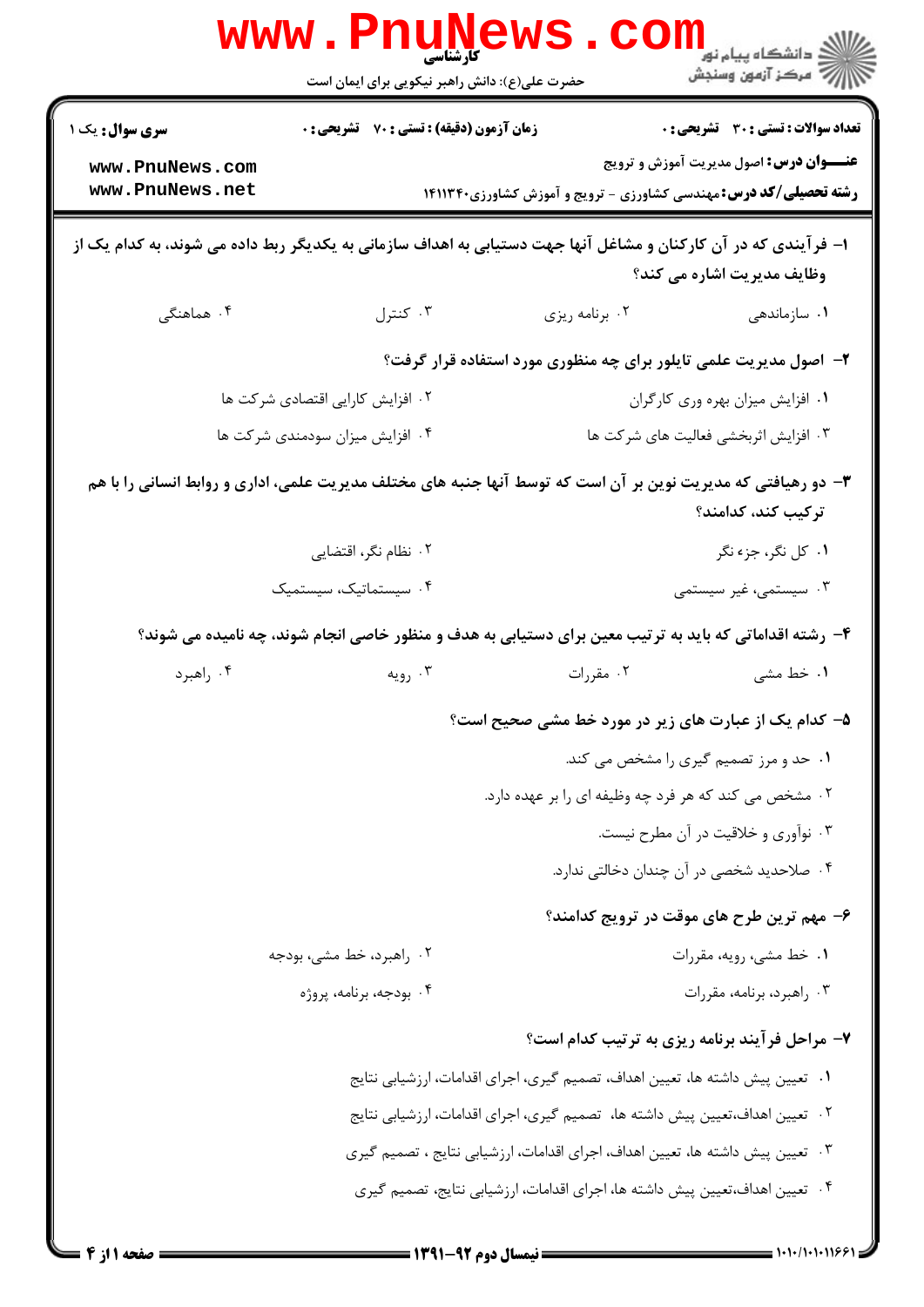|                                    | WWW . FI<br>حضرت علی(ع): دانش راهبر نیکویی برای ایمان است                                                         |                                                                                | ڪ دانشڪاه پيام نور ■<br>// مرکز آزمون وسنجش        |
|------------------------------------|-------------------------------------------------------------------------------------------------------------------|--------------------------------------------------------------------------------|----------------------------------------------------|
| <b>سری سوال : ۱ یک</b>             | زمان آزمون (دقیقه) : تستی : 70 گشریحی : 0                                                                         |                                                                                | <b>تعداد سوالات : تستی : 30 ٪ تشریحی : 0</b>       |
| www.PnuNews.com<br>www.PnuNews.net |                                                                                                                   | <b>رشته تحصیلی/کد درس:</b> مهندسی کشاورزی - ترویج و آموزش کشاورزی14۱۱۳۴۰       | <b>عنـــوان درس:</b> اصول مدیریت آموزش و ترویج     |
|                                    | ۸– راهبردی که برای فائق آمدن بر مشکل احساس بیگانگی با کار در نتیجه افراط در تخصصی کردن کار مطرح می شود، کدام      |                                                                                | است؟                                               |
| ۰۴ تجزیه و تحلیل شغل               | ۰۳ پربارسازی مشاغل                                                                                                | ۰۲ بهسازی سازمان                                                               | ۰۱ تخصص کاری                                       |
|                                    | ۹– در این نوع طبقه بندی، وظایف بیشتر کارکنان در یک زمان به دو گروه تعلق خواهند داشت و لذا در آن واحد از دو یا چند | مافوق دستور می گیرند، اشاره به کدام نوع طبقه بندی وظایف در سازمان ترویج دارد؟  |                                                    |
|                                    | ۰۲ طبقه بندی بر مبنای خدمات                                                                                       |                                                                                | ۰۱ طبقه بندي بر مبناي كاركرد                       |
|                                    | ۰۴ طبقه بندي بر مبناي ارباب رجوع                                                                                  |                                                                                | ۰۳ طبقه بندي ماتريسي                               |
|                                    |                                                                                                                   | <b>۱۰</b> - کدام یک از عبارت های زیر در مورد "حیطه مدیریت" صحیح است؟           |                                                    |
|                                    |                                                                                                                   | ۰۱ بین حیطه مدیریت و تعداد رده های مدیریت، رابطه معکوس وجود دارد.              |                                                    |
|                                    |                                                                                                                   |                                                                                | ۰۲ تعداد رده های سازمانی مطلوب بین ۳ تا ۵ رده است. |
|                                    |                                                                                                                   | ۰۳ هر رده اضافی در ساختار مدیریت، بر ارتباطات سازمان اثر مثبت دارد.            |                                                    |
|                                    |                                                                                                                   | ۰۴ با بیشتر شدن فاصله رده پایین از رده بالای سازمان، شدت کنترل افزایش می یابد. |                                                    |
|                                    | 1۱– برنامه ای است بلند مدت که بر تغییر رفتار و نگرش کارکنان متمرکز می شود تا از این طریق عملکرد سازمان را بهبود   |                                                                                | بخشد، اشاره به کدام یک از فرآیند های زیر دارد؟     |
| ۰۴ ارزشیابی کارکنان                | ۰۳ تجزیه و تحلیل شغل                                                                                              | ۰۲ بهسازی سازمان                                                               | ٠١ پربارسازي مشاغل                                 |
|                                    | ۱۲- دو جنبه ای که در "شبکه مدیریت" حالات مختلف آنها مورد بررسی قرار گرفته است، کدامند؟                            |                                                                                |                                                    |
|                                    | ۰۲ سازمان گرایی، کارگرایی                                                                                         |                                                                                | ۰۱ مردم گرایی، تولید گرایی                         |
|                                    | ۰۴ تولید گرایی، محصول گرایی                                                                                       |                                                                                | ۰۳ کارگرایی، مردم گرایی                            |
|                                    | ۱۳- فرآیندی که در آن، اطلاعات مورد نیاز درباره یک شغل جمع آوری و دسته بندی می شود، چه نامیده می شود؟              |                                                                                |                                                    |
|                                    | ۰۲ تجزیه و تحلیل مجموعه ای                                                                                        |                                                                                | ۰۱ پربارسازی مشاغل                                 |
|                                    | ۰۴ تجزیه و تحلیل شغل                                                                                              |                                                                                | ۰۳ تخصصی کردن کار                                  |
|                                    |                                                                                                                   | ۱۴- فرآیند تعیین و واگذاری شغل به افراد و محاسبه حقوق آنها چه نامیده می شود؟   |                                                    |
| ۰۴ تجزیه و تحلیل شغل               | ۰۳ ارزشیابی عملکرد                                                                                                | ۰۲ ارزشیابی شغل                                                                | ۰۱ مدیریت مشاغل                                    |
|                                    | ۱۵- روش های رتبه بندی، طبقه بندی و امتیاز بندی مشاغل جزو کدام فرایند زیر محسوب می شوند؟                           |                                                                                |                                                    |
| ۰۴ تجزیه و تحلیل شغل               | ۰۳ ارزشیابی عملکرد                                                                                                | ۰۲ ارزشیابی شغل                                                                | ٠١ مديريت مشاغل                                    |
|                                    |                                                                                                                   |                                                                                | 1.1.11.1.11991                                     |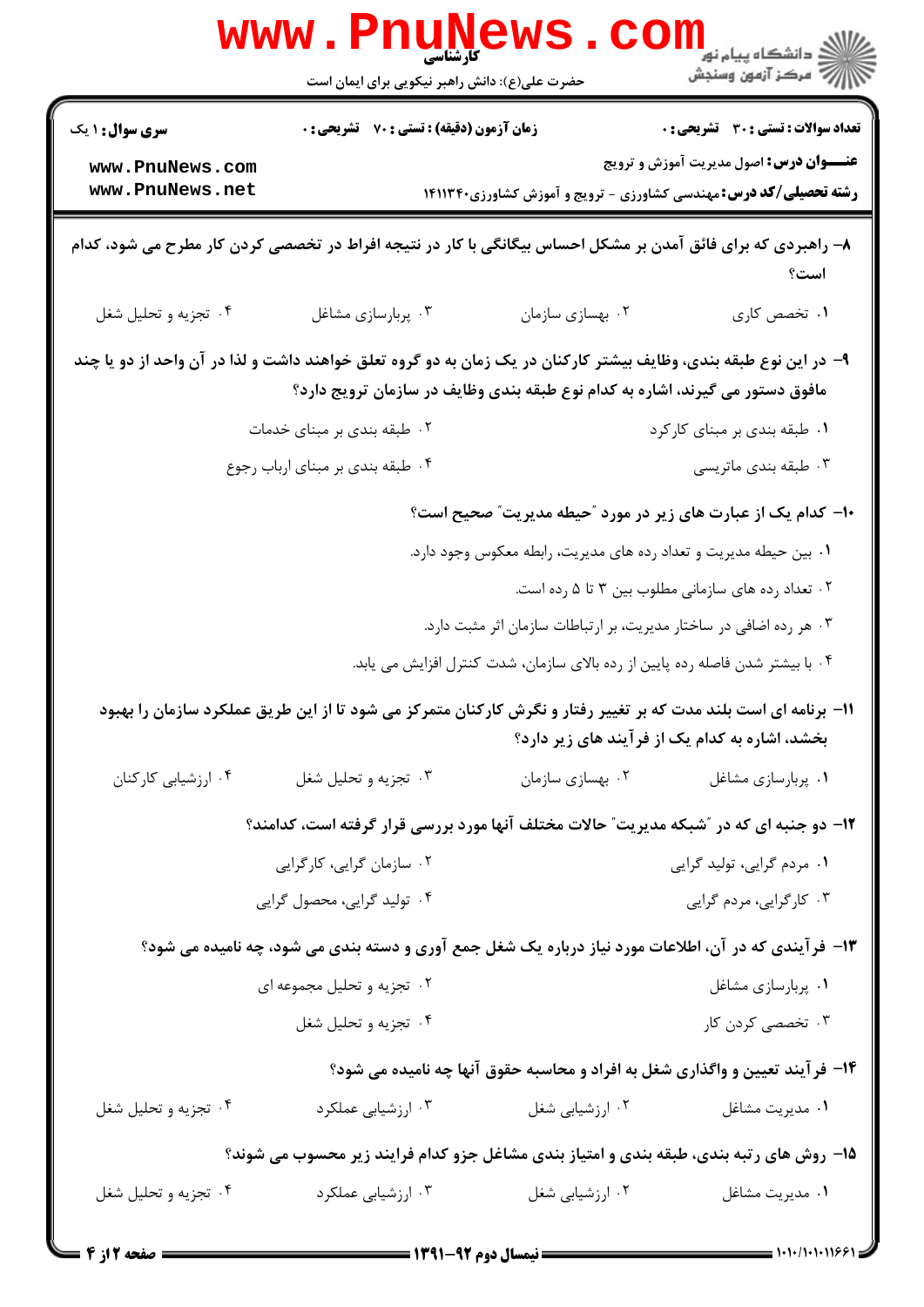|                                    | <b>www.PnuNews</b><br>کا، شناس <i>ی</i><br>حضرت علی(ع): دانش راهبر نیکویی برای ایمان است |                                                                                                                 | ڪ دانشڪاه پيا <sub>م</sub> نور<br><mark>ر</mark> 7 مرڪز آزمون وسنڊش |
|------------------------------------|------------------------------------------------------------------------------------------|-----------------------------------------------------------------------------------------------------------------|---------------------------------------------------------------------|
| <b>سری سوال : ۱ یک</b>             | <b>زمان آزمون (دقیقه) : تستی : 70 ٪ تشریحی : 0</b>                                       |                                                                                                                 | تعداد سوالات : تستي : 30 ٪ تشريحي : 0                               |
| www.PnuNews.com<br>www.PnuNews.net |                                                                                          | <b>رشته تحصیلی/کد درس:</b> مهندسی کشاورزی - ترویج و آموزش کشاورزی۲۱۱۳۴۰                                         | <b>عنـــوان درس:</b> اصول مدیریت آموزش و ترویج                      |
|                                    |                                                                                          | ۱۶– فرآیند گردآوری گروه نسبتاً بزرگی از متقاضیان، به منظور گزینش افراد واجد شرایط برای مشاغل موجود چه نامیده می | شود؟                                                                |
| ۰۴ ارزشیابی عملکرد                 | ۰۳ به کار گماری                                                                          | ۰۲ جذب                                                                                                          | ۰۱ گزينش                                                            |
|                                    |                                                                                          | ۱۷– منظور از فرآیند توجیه و آشناسازی کارکنان کدام است؟                                                          |                                                                     |
|                                    | ۰۲ همگام شدن با تغییرات سریع تکنولوژی                                                    |                                                                                                                 | ۰۱ کاهش هزینه ها و نگرانی های شروع کار                              |
|                                    | ۰۴ آموزش مهارت های جدید                                                                  | ۰۳ ارتقای دانش تخصصی کارکنان                                                                                    |                                                                     |
|                                    |                                                                                          | <b>۱۸</b> - کدام یک، از روش های آموزش و کارآموزی کارکنان ترویج نمی باشد؟                                        |                                                                     |
|                                    | ۰۲ گردش شغلی                                                                             | ٠١. آموزش حين خدمت                                                                                              |                                                                     |
|                                    | ۰۴ شرکت در کنفرانس های ترویجی                                                            |                                                                                                                 | ۰۳ ارتقاء شغلی                                                      |
|                                    |                                                                                          |                                                                                                                 | 1۹– عوامل تعيين كننده عملكرد كدامند؟                                |
|                                    | ۰۲ آموزش، کمک های فنی، انگیزش                                                            | ۰۱ آموزش، سرمایه، تکنولوژی                                                                                      |                                                                     |
| ۰۴ توانایی، آموزش، سرمایه          |                                                                                          |                                                                                                                 | ۰۳ توانایی، انگیزش، روشن بودن وظیفه                                 |
|                                    |                                                                                          | +۲- در نظریه سلسله مراتب نیازها، بالاترین سطح نیاز کدام است؟                                                    |                                                                     |
| ۰۴ نیازهای ایمنی                   | ۰۳ نیازهای اجتماعی                                                                       | ۰۲ نیاز به قدر و منزلت                                                                                          | ۰۱ نیاز به خودشکوفایی                                               |
|                                    |                                                                                          | <b>۲۱</b> کدام یک جزو مفروضات نظریه X مک گریگور می باشد؟                                                        |                                                                     |
|                                    |                                                                                          | ۰۱ تلاش جسمی و ذهنی در کار امری طبیعی است.                                                                      |                                                                     |
|                                    |                                                                                          |                                                                                                                 | ۰۲ انسان معمولی ترجیح می دهد هدایت شود.                             |
|                                    |                                                                                          | ۰۳ آدمی تحت شرایط مناسب به دنبال دستیابی به مسئولیت است.                                                        |                                                                     |
|                                    |                                                                                          | ۰۴ انسان ذاتاً می تواند رفتار خود را هدایت و کنترل کند.                                                         |                                                                     |
|                                    |                                                                                          | ۲۲– بر اساس نظریه اقتضایی فیدلر، کدام یک از موارد زیر صحیح است؟                                                 |                                                                     |
|                                    |                                                                                          | ۰۱ رهبران <u>رابطه گر</u> ا، فقط در شرایط نامساعد از بالاترین کارایی برخوردارند.                                |                                                                     |
|                                    |                                                                                          | ۰۲ رهبران <u>رابطه گر</u> ا، صرف نظر از مساعد یا نامساعد بودن موقعیت، از بالاترین کارایی برخوردارند.            |                                                                     |
|                                    |                                                                                          | ۰۳ رهبرا <u>ن انعطاف پذیر</u> ، فقط در شرایط مساعد از بالاترین کارایی برخوردارند.                               |                                                                     |
|                                    |                                                                                          | ۰۴ رهبران <u>تکلیف گر</u> ا، صرف نظر از مساعد یا نامساعد بودن موقعیت، از بالاترین کارایی برخوردارند.            |                                                                     |
|                                    |                                                                                          |                                                                                                                 |                                                                     |